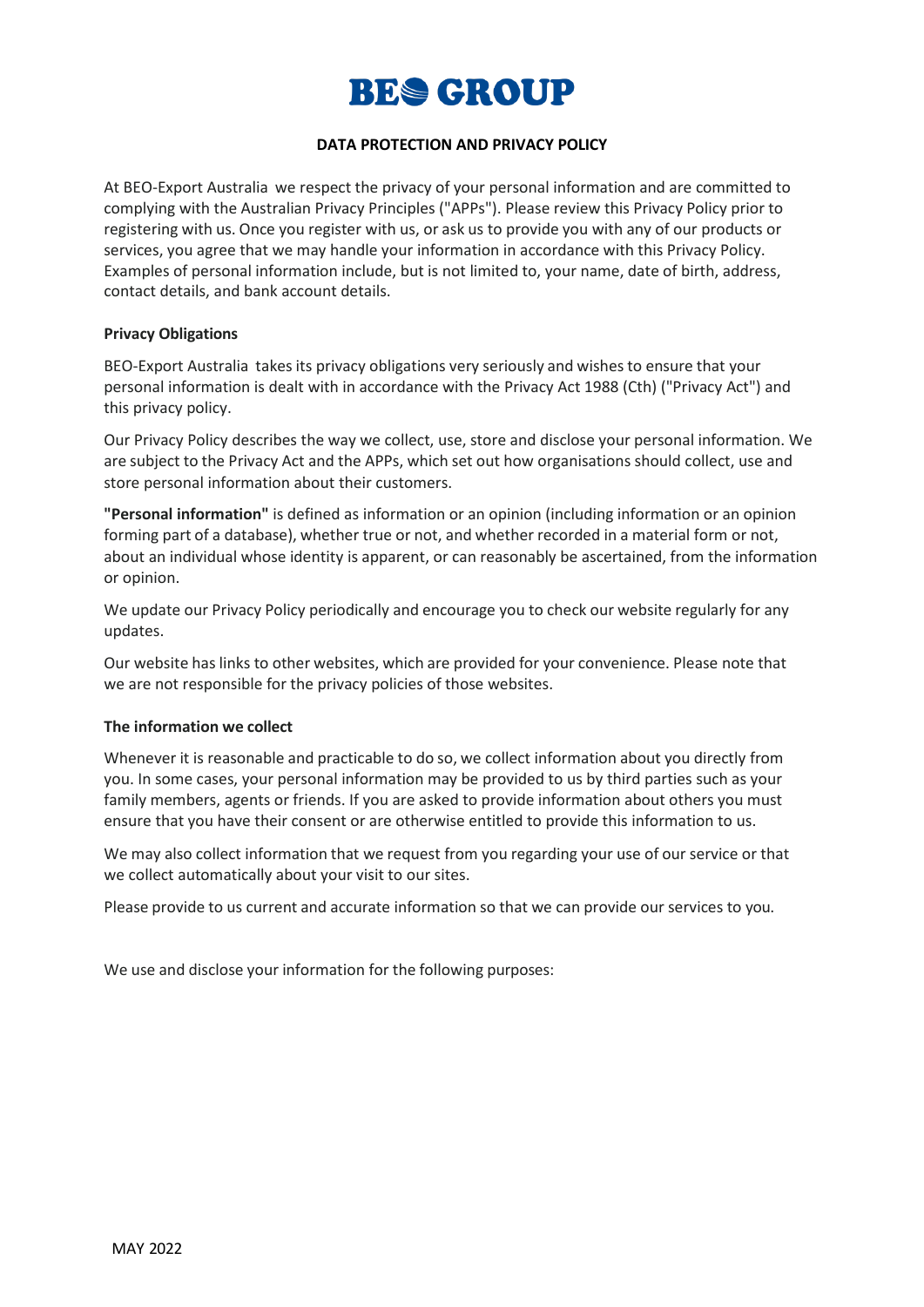### **REGISTRATION AND ADMINISTRATION**

We collect your information to enable you to register with us. Once you have an account with us we will use your details to contact you and to reply to any queries or requests. We may use your information in the administration of your account, which includes us contacting you in order to update your account details (this assists us with keeping our records as up to date as possible) or in order to notify you of changes or improvements to our products or services that may affect our service to you.

# **OUR PRODUCTS AND SERVICES**

We use your information in order to supply our products and services to you and to meet our contractual obligations to you. If you provide information that is incomplete or inaccurate, we may not be able to provide the financial product or service or information to you.

### **DIRECT MARKETING**

You consent to us directly marketing our products and service offerings to you and we will confirm this with an Opt In option being provided to you when you open an account with us. You may withdraw your consent and opt out at any time by making a request (by email) to us not to receive direct marketing communications from us or any company we may approve.

We restrict the disclosure of an individual's details to only those organisations and individuals that we feel you would reasonably expect to receive direct marketing material from. Third parties to which we provide personal information will only use it for the purposes for which it is collected or otherwise as permitted by law.

You consent to us providing personal information about you to:

- commercial companies that have genuine and relevant product or service to inform you of, and to whom you would reasonably expect us disclose information as part of our service offering to you;
- organisations involved in distribution or administration for and on behalf of us or related bodies corporate; and
- as otherwise permitted or required by law.

Without limiting the above, we may market our services to you through social media platforms using information you provide to us when you interact on our website or sign up for our services. We may pass information such as your email address onto third parties, such as Facebook, for this purpose. Please contact us if you do not want to receive these sorts of adverts by emailing **[info@beo.com.au](mailto:info@beo.com.au)**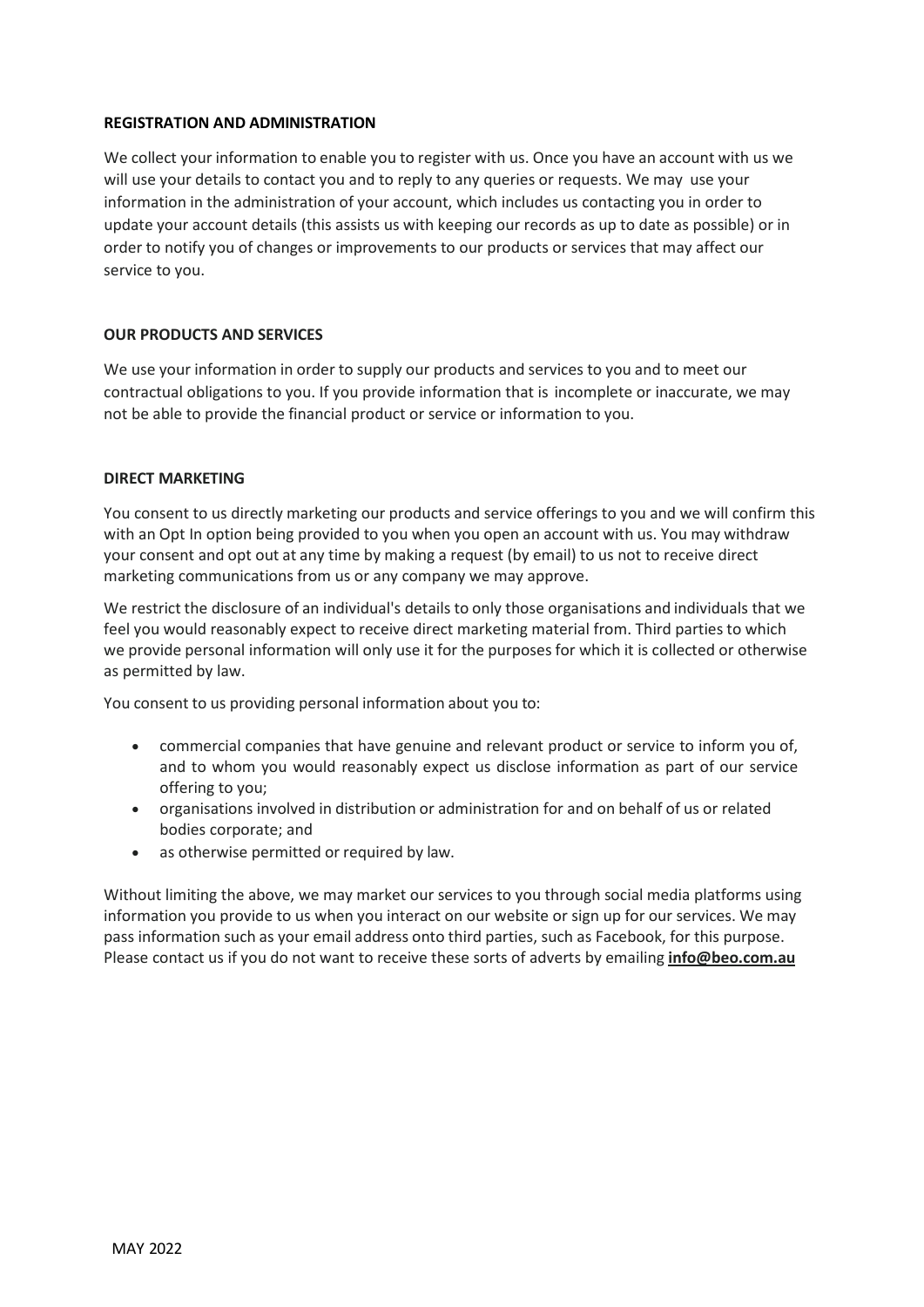#### **MEET REGULATORY REQUIREMENTS**

We also collect your personal information in order to satisfy our regulatory obligations under applicable laws and rules, such as those relating to the Anti-Money Laundering and Counter-Terrorism Financing Act 2006 (AML/CTF Act).

In some cases, your information may be disclosed where required or authorised by law, for example, to government and regulatory authorities or in emergency situations and when assisting in lawful enforcement.

# **DATA PROTECTION**

The parties agree that BEO-Export Australia is Processor of Personal Data and that each party will comply with the Data Protection Laws.

BEO-Export Australia will process the Personal Data (being sender, recipient and transaction detail, incuding financial information) only to the extent necessary to perform its obligations and in accordance with the documented instructions of Client.

BEO-Export Australia has, at all times, appropriate technical and organisational measures to secure the Personal Data, with particular regard to its accidental or unlawful destruction, loss, alteration, unauthorised access or disclosure.

BEO-Export Australia relies on the instructions from Client to deliver the Payment Services.

BEO-Export Australia will, on the instructions of Client, transfer certain Personal Data received from Client to other Banks and clearing networks which may be based outside of BEO-Export Australia, in order to complete a payment transaction.

BEO-Export Australia will promptly inform Client of any known material breach or default by BEO-Export Australia of the provisions of Data Protection including protection from misuse, interference and loss, and from unauthorized access, modification and disclosure.

# **INFORMATION SECURITY AND STORAGE**

Client information is stored in databases shared by the Beo-Export Australia group (being Beo-Export Australia Pty Ltd and its related bodies corporate) situated within Australia and equivalent jurisdictions. Beo-Export Australia may also disclose your information to companies that are part of the Beo-Export Australia corporate family which may be located overseas (in which case your personal information will remain confidential and the purpose for which the information is collected and used will not change).

We use secure servers in order to store your information and ensure proper data storage. Your information is kept encrypted for safety measures. We take all reasonable measures to protect personal information that we hold from misuse, loss, unauthorised access, modification or disclosure.

If you provide paper based documentation, we may retain the paper documents in addition to saving copies in an electronic format.

Transmission of data on the internet can never be ultimately secure. We do not and cannot guarantee security of information collected electronically or transmitted; however, we take all necessary steps to provide the best security available. As a result of our inability to guarantee safety, you are submitting information to us at your own risk.